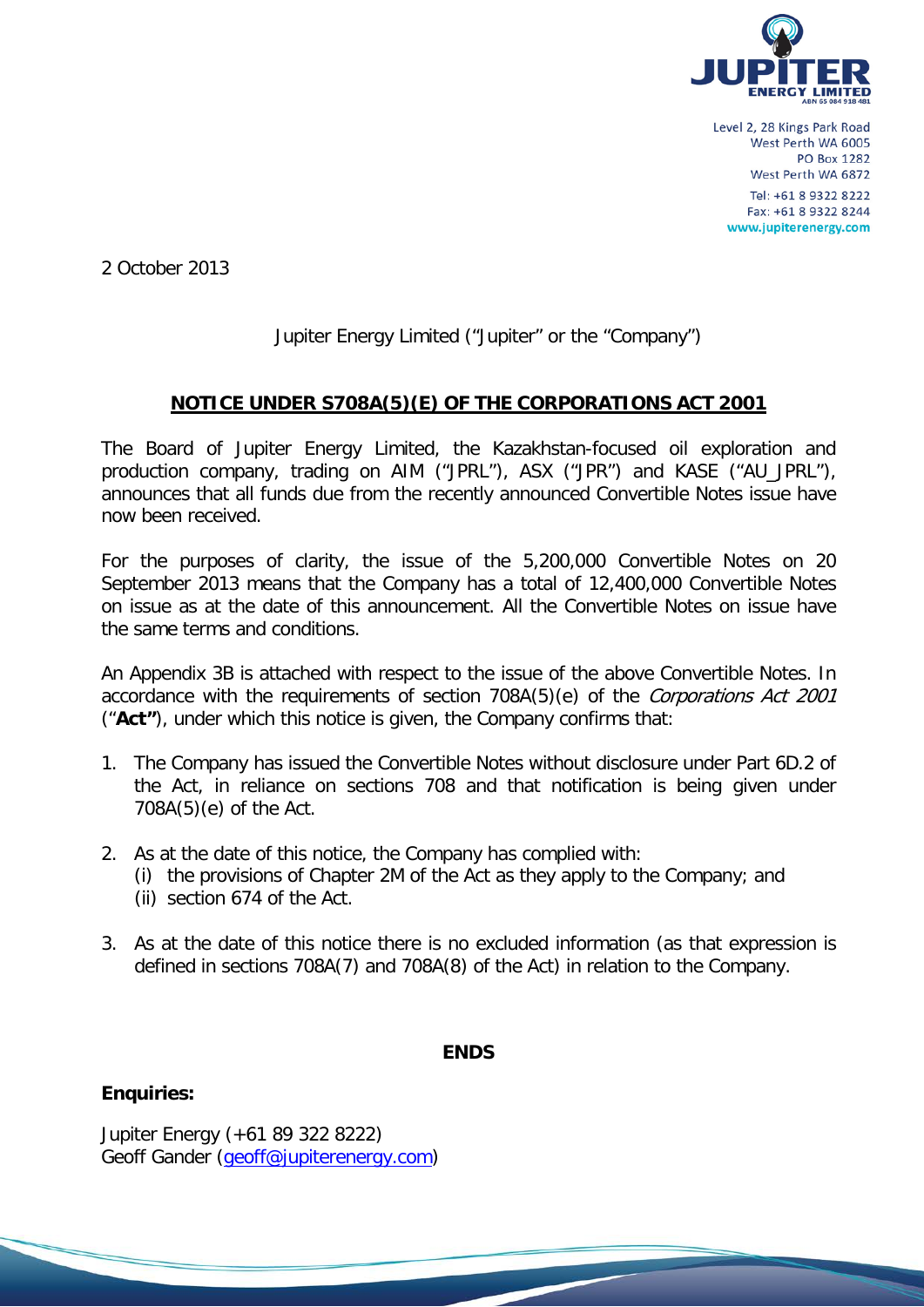## **About the Company:**

Jupiter Energy Limited is an oil exploration and production company, quoted on both the AIM and ASX markets. The Company is focused on developing its onshore assets in western Kazakhstan. In 2008 the Company acquired 100 per cent of the Block 31 permit, located in the oil-rich Mangistau Basin, close to the port city of Aktau.

Jupiter has a proven in-country management team, led by an experienced, international Board, together possessing the skills, knowledge, network and attention to detail needed to operate successfully in Kazakhstan. The forward plan will see Jupiter develop a group production facility on Block 31 to process, store and export oil. This topside infrastructure is a key element in moving to long-term production and the achievement of self-funding for further development of Block 31.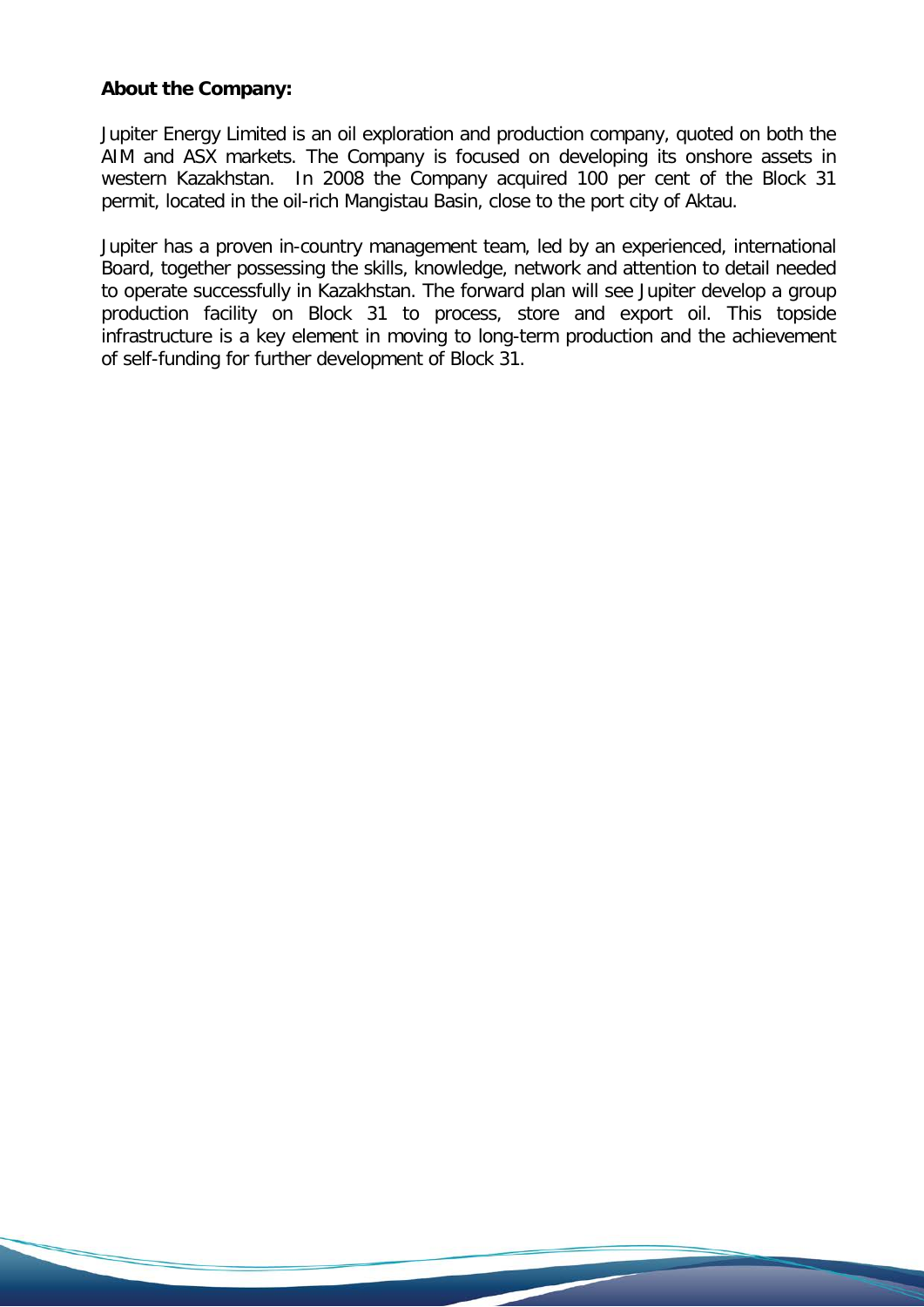*Rule 2.7, 3.10.3, 3.10.4, 3.10.5*

# **Appendix 3B**

# **New issue announcement, application for quotation of additional securities and agreement**

*Information or documents not available now must be given to ASX as soon as available. Information and documents given to ASX become ASX's property and may be made public.*

Introduced 01/07/96 Origin: Appendix 5 Amended 01/07/98, 01/09/99, 01/07/00, 30/09/01, 11/03/02, 01/01/03, 24/10/05, 01/08/12

Name of entity

JUPITER ENERGY LIMITED

ABN

65 084 918 481

We (the entity) give ASX the following information.

## **Part 1 - All issues**

*You must complete the relevant sections (attach sheets if there is not enough space).*

1 +Class of +securities issued or to be issued

Convertible Notes

- 2 Number of +securities issued or to be issued (if known) or maximum number which may be issued
- 3 Principal terms of the +securities (eg, if options, exercise price and expiry date; if partly paid <sup>+</sup>securities, the amount outstanding and due dates for payment; if<br>
+convertible securities, the conversion price and dates for conversion)

5,200,000 Convertible Notes

Conversion price \$US1.25 and expiring 20 September 2016.

<sup>+</sup> See chapter 19 for defined terms.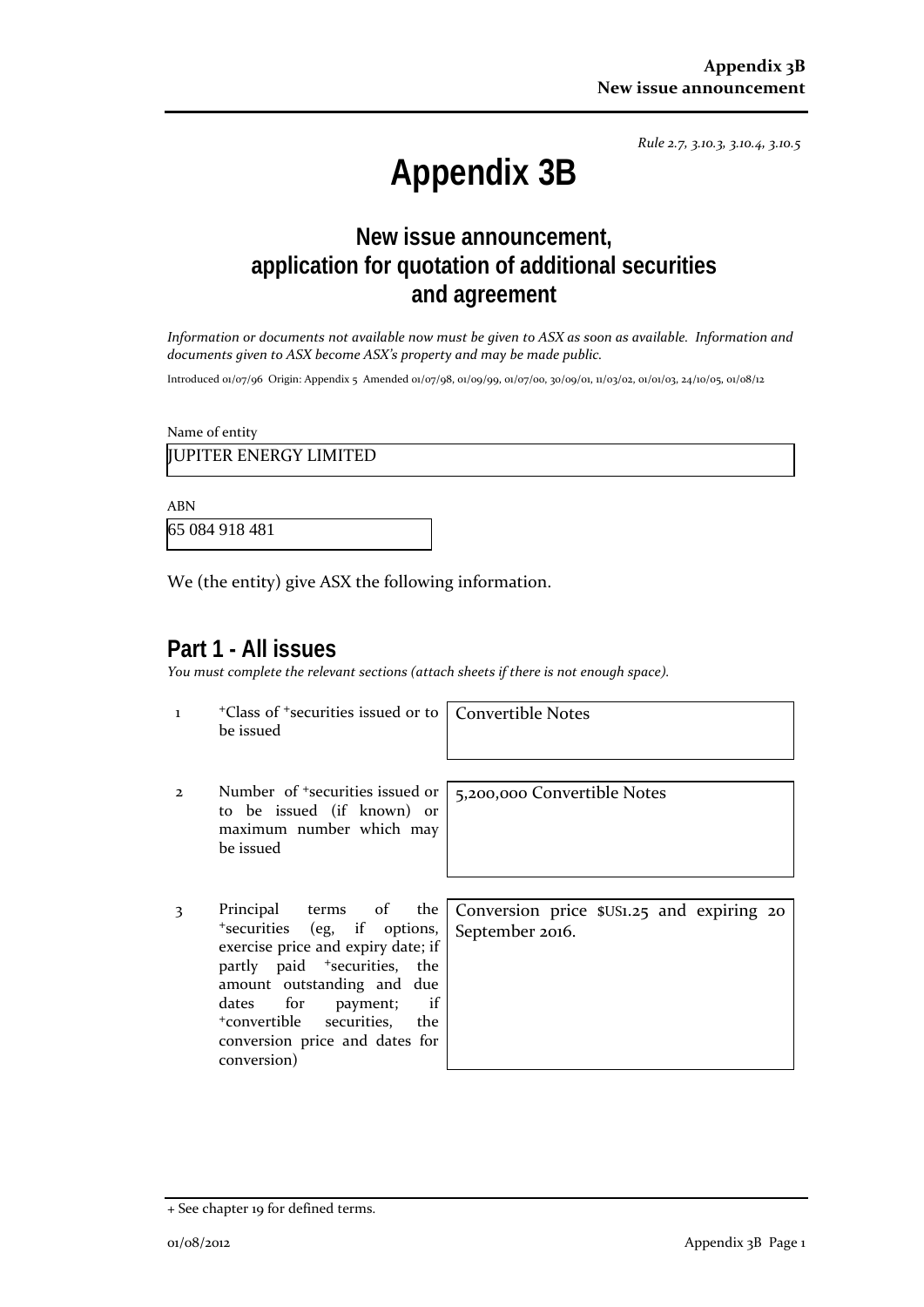| 4  | Do the <sup>+</sup> securities rank equally<br>in all respects from the date of<br>allotment with an existing +class                                                                                                                                                                                                                                                                                                                          | N/A                                                                                                 |
|----|-----------------------------------------------------------------------------------------------------------------------------------------------------------------------------------------------------------------------------------------------------------------------------------------------------------------------------------------------------------------------------------------------------------------------------------------------|-----------------------------------------------------------------------------------------------------|
|    | of quoted *securities?                                                                                                                                                                                                                                                                                                                                                                                                                        |                                                                                                     |
|    | If the additional securities do<br>not rank equally, please state:<br>the date from which they do<br>$\bullet$<br>the extent to which they<br>$\bullet$<br>participate for the<br>next<br>dividend, (in the case of a<br>distribution)<br>trust,<br>$\alpha$ r<br>interest payment<br>the extent to which they do<br>not rank equally, other than<br>in relation to the<br>next<br>distribution<br>dividend,<br><b>Or</b><br>interest payment |                                                                                                     |
| 5  | Issue price or consideration                                                                                                                                                                                                                                                                                                                                                                                                                  | \$US1.25 per note                                                                                   |
|    |                                                                                                                                                                                                                                                                                                                                                                                                                                               |                                                                                                     |
| 6  | Purpose of the issue<br>(If issued as consideration for<br>the acquisition of assets, clearly<br>identify those assets)                                                                                                                                                                                                                                                                                                                       | Remedial work on the J-53 well;<br>Further testing of the J-59 well; and<br>General working capital |
|    |                                                                                                                                                                                                                                                                                                                                                                                                                                               |                                                                                                     |
| 6a | Is the entity an <sup>+</sup> eligible entity<br>has<br>obtained<br>that<br>security<br>holder approval under rule 7.1A?                                                                                                                                                                                                                                                                                                                      | Yes                                                                                                 |
|    | If Yes, complete sections 6b - 6h<br>in relation to the <sup>+</sup> securities the<br>subject of this Appendix 3B, and<br>comply with section 6i                                                                                                                                                                                                                                                                                             |                                                                                                     |
| 6b | The date the security holder                                                                                                                                                                                                                                                                                                                                                                                                                  | 9 November 2012                                                                                     |
|    | resolution under rule 7.1A was<br>passed                                                                                                                                                                                                                                                                                                                                                                                                      |                                                                                                     |
| 6c | Number of <sup>+</sup> securities issued                                                                                                                                                                                                                                                                                                                                                                                                      | 5,200,000 - Convertible Notes<br>a.                                                                 |
|    | without security holder approval<br>under rule 7.1                                                                                                                                                                                                                                                                                                                                                                                            |                                                                                                     |

<sup>+</sup> See chapter 19 for defined terms.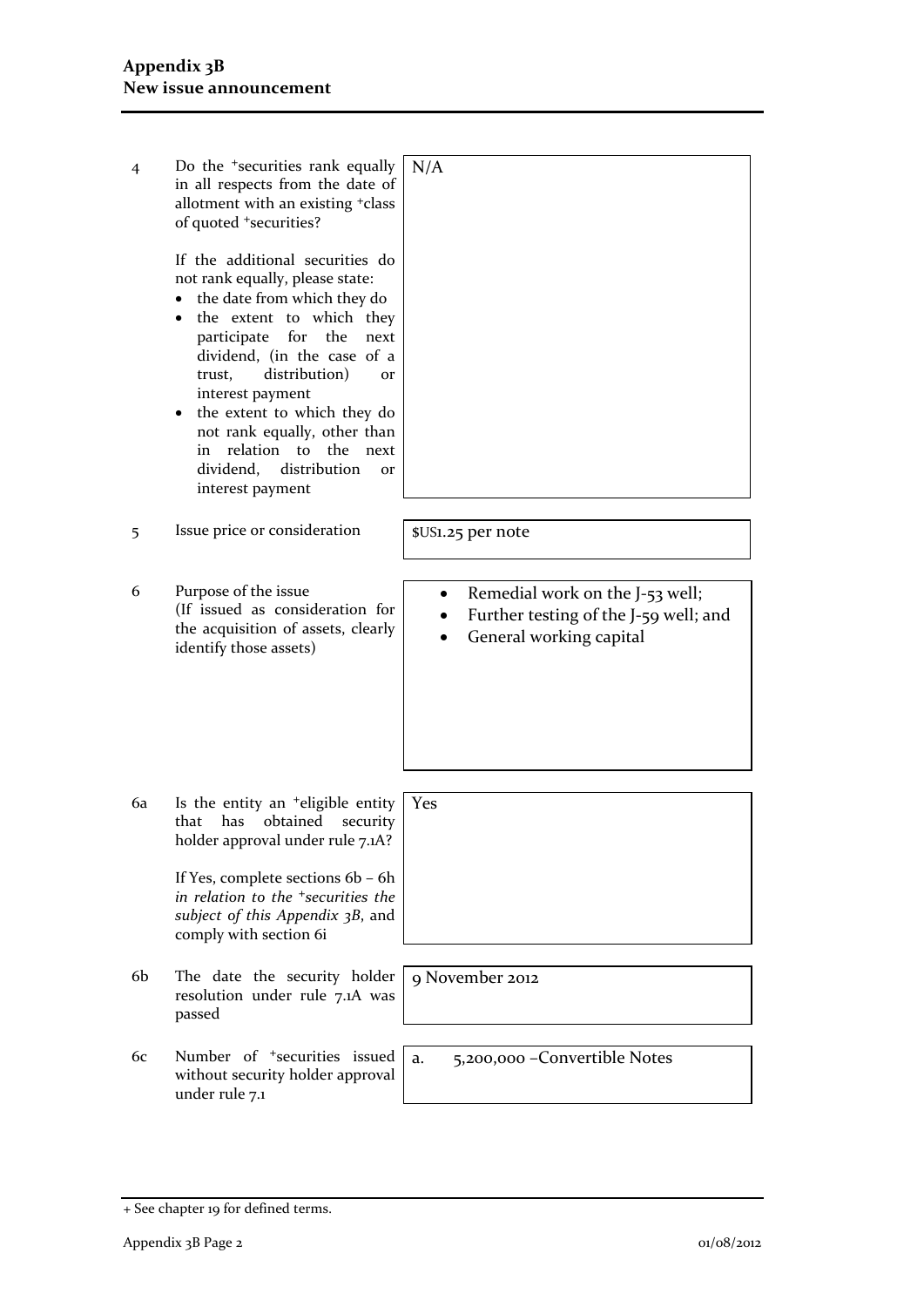- 6d Number of +securities issued with security holder approval under rule 7.1A
- 6e Number of +securities issued with security holder approval under rule 7.3, or another specific security holder approval (specify date of meeting)
- 6f Number of securities issued under an exception in rule 7.2
- 6g If securities issued under rule 7.1A, was issue price at least 75% of 15 day VWAP as calculated under rule 7.1A.3? Include the issue date and both values. Include the source of the VWAP calculation.
- 6h If securities were issued under rule 7.1A for non-cash consideration, state date on which valuation of consideration was released to ASX Market Announcements
- 6i Calculate the entity's remaining issue capacity under rule 7.1 and rule 7.1A – complete Annexure 1 and release to ASX Market Announcements
- 7 Dates of entering <sup>+</sup>securities into uncertificated holdings or despatch of certificates
- 8 Number and <sup>+</sup>class of all <sup>+</sup>securities quoted on ASX (*including* the securities in section 2 if applicable)

| Number      | <sup>+</sup> Class     |
|-------------|------------------------|
| 153,377,693 | <b>Ordinary Shares</b> |
|             |                        |

Nil

Nil

Nil

N/A

25,944,422

N/A

27 September 2013 (effective 20 September 2013)

+ See chapter 19 for defined terms.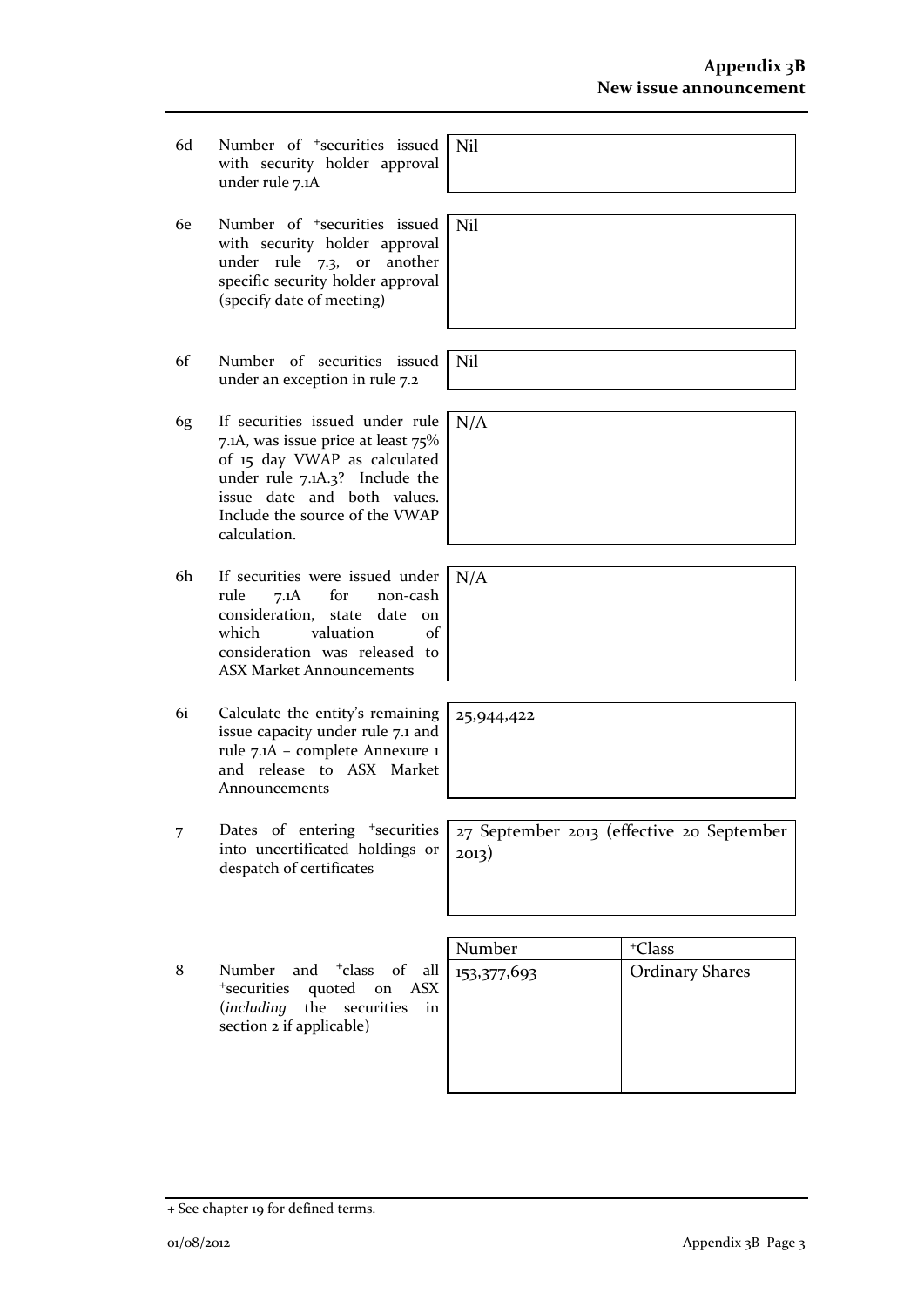|   |                                                                                                                                      | Number     | <sup>+</sup> Class                                                                                                                                                                                                                                                                          |
|---|--------------------------------------------------------------------------------------------------------------------------------------|------------|---------------------------------------------------------------------------------------------------------------------------------------------------------------------------------------------------------------------------------------------------------------------------------------------|
| 9 | Number and <sup>+</sup> class of all<br>*securities not quoted on ASX<br>(including the securities<br>in<br>section 2 if applicable) | 7,200,001  | Subject<br>to<br>- a<br>minimum<br>increase<br>$\circ$ f<br>$25\%,$<br>the<br>Performance Rights<br>for each holder shall<br>vest in proportion to<br>the % increase in the<br>Share price of the<br>Company above 73.5<br>cents basis (Vesting)<br>Condition) expiring<br>31 December 2013 |
|   |                                                                                                                                      | 12,400,000 | Convertible Notes -<br>\$US1.25 per note<br>expiring 20<br>September 2016                                                                                                                                                                                                                   |

10 Dividend policy (in the case of a trust, distribution policy) on the increased capital (interests)  $N/A$ 

# **Part 2 - Bonus issue or pro rata issue**

| 11 | security holder approval $N/A$<br><i>Is</i><br>required?                                                             |  |
|----|----------------------------------------------------------------------------------------------------------------------|--|
| 12 | Is the issue renounceable or non-<br>renounceable?                                                                   |  |
| 13 | Ratio in which the <sup>+</sup> securities<br>will be offered                                                        |  |
| 14 | <sup>+</sup> Class of <sup>+</sup> securities to which the<br>offer relates                                          |  |
| 15 | *Record date to determine<br>entitlements                                                                            |  |
| 16 | holdings<br>different<br>Will<br>on<br>registers (or subregisters) be<br>aggregated for calculating<br>entitlements? |  |

<sup>+</sup> See chapter 19 for defined terms.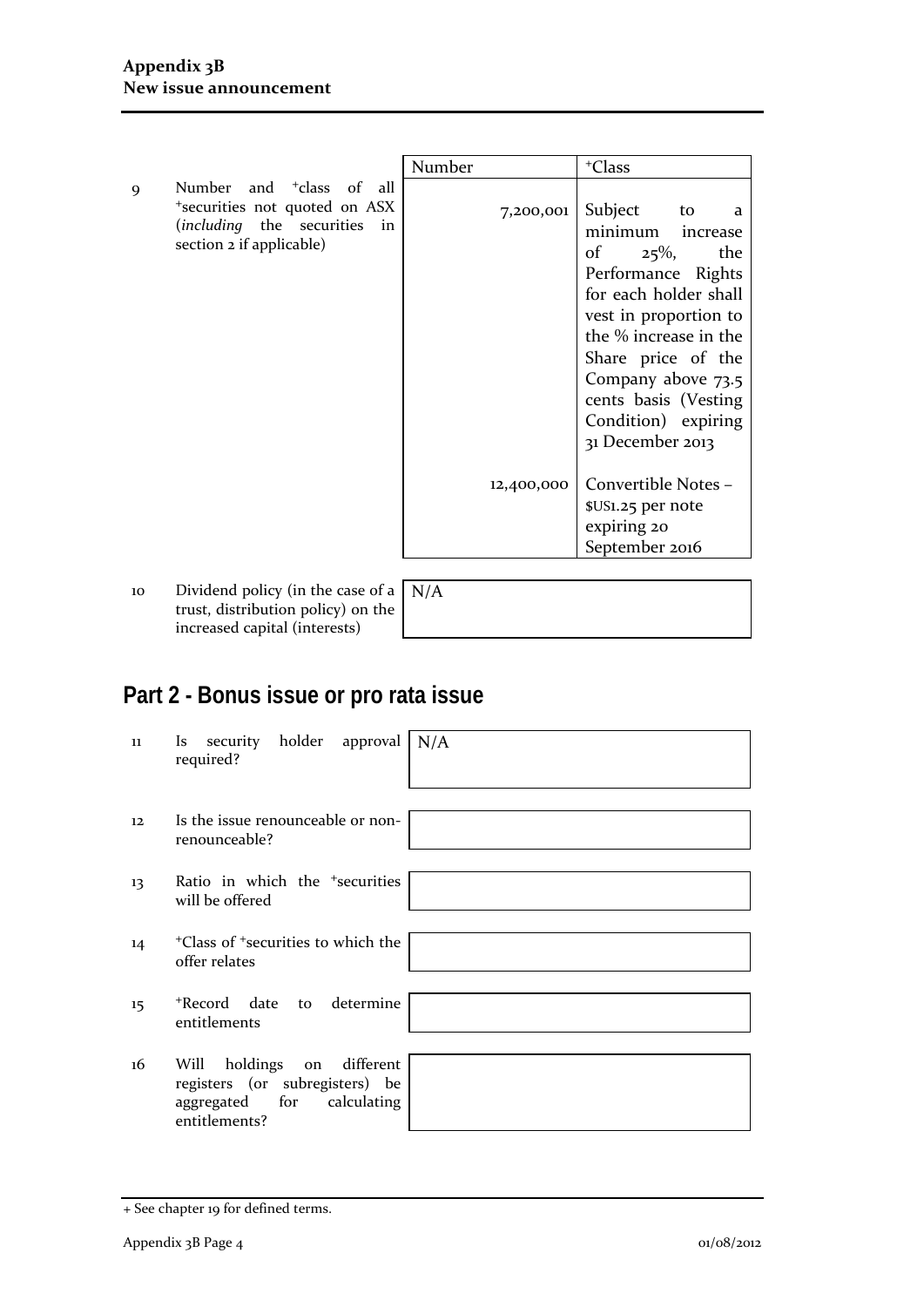- 17 Policy for deciding entitlements in relation to fractions
- 18 Names of countries in which the entity has <sup>+</sup>security holders who will not be sent new issue documents

Note: Security holders must be told how their entitlements are to be dealt with.

Cross reference: rule 7.7.

19 Closing date for receipt of acceptances or renunciations

<sup>+</sup> See chapter 19 for defined terms.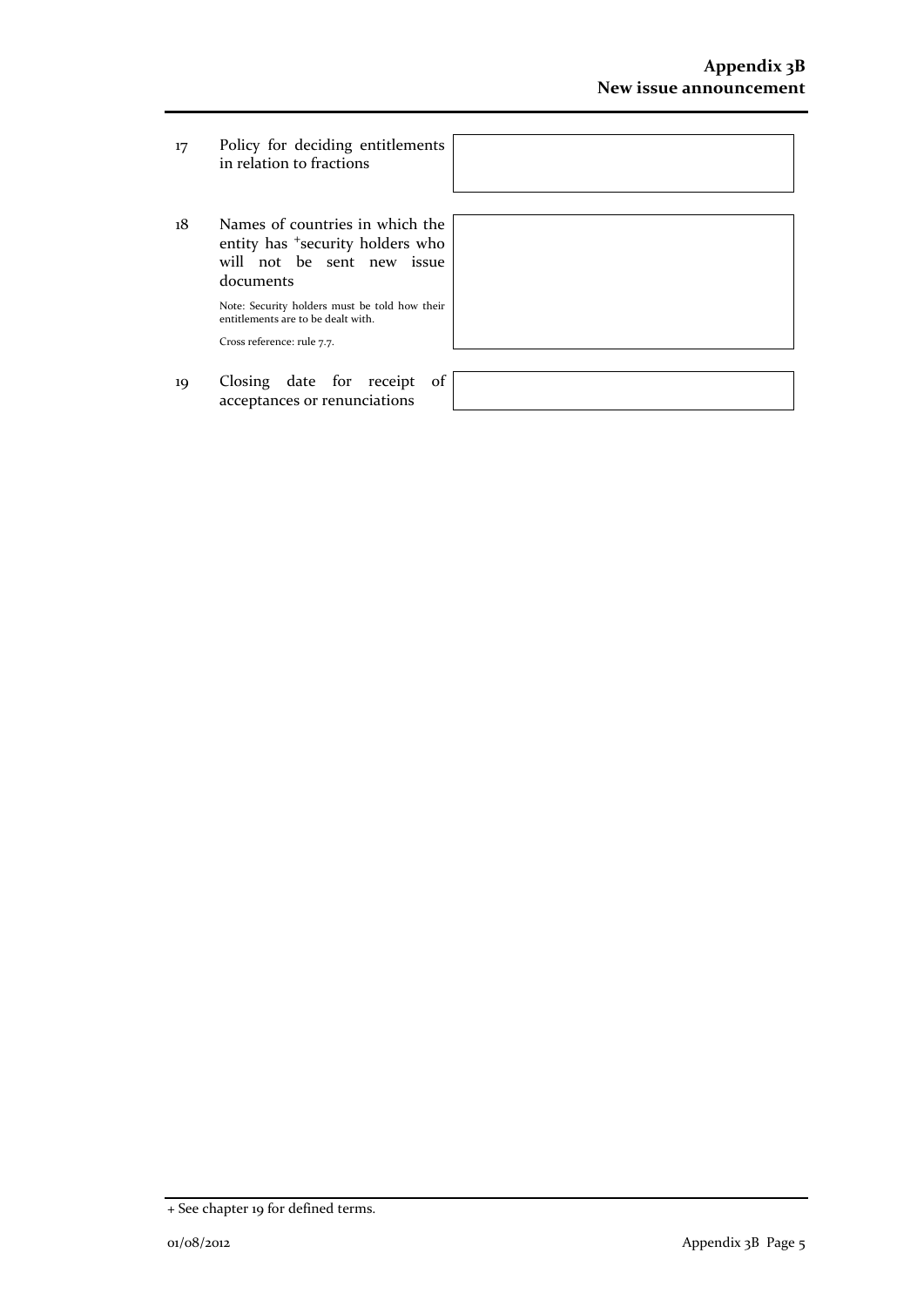#### **Appendix 3B New issue announcement**

| 20 | Names of any underwriters                                                                                                                                                           |  |
|----|-------------------------------------------------------------------------------------------------------------------------------------------------------------------------------------|--|
|    |                                                                                                                                                                                     |  |
| 21 | Amount of any underwriting fee<br>or commission                                                                                                                                     |  |
|    |                                                                                                                                                                                     |  |
| 22 | Names of any brokers to the<br>issue                                                                                                                                                |  |
|    |                                                                                                                                                                                     |  |
| 23 | Fee or commission payable to the<br>broker to the issue                                                                                                                             |  |
|    |                                                                                                                                                                                     |  |
| 24 | Amount of any handling fee<br>payable to brokers who lodge<br>acceptances or renunciations on<br>behalf of <sup>+</sup> security holders                                            |  |
|    |                                                                                                                                                                                     |  |
| 25 | If the issue is contingent on<br>*security holders' approval, the<br>date of the meeting                                                                                            |  |
|    |                                                                                                                                                                                     |  |
| 26 | Date entitlement and acceptance<br>form and prospectus or Product<br>Disclosure Statement will be sent<br>to persons entitled                                                       |  |
|    |                                                                                                                                                                                     |  |
| 27 | If the entity has issued options,<br>and the terms entitle option<br>holders<br>participate<br>to<br>on<br>exercise, the date on which<br>notices will be sent to option<br>holders |  |
|    |                                                                                                                                                                                     |  |
| 28 | Date rights trading will begin (if<br>applicable)                                                                                                                                   |  |
|    |                                                                                                                                                                                     |  |
| 29 | Date rights trading will end (if<br>applicable)                                                                                                                                     |  |
|    |                                                                                                                                                                                     |  |
| 30 | How do <sup>+</sup> security holders sell<br>their entitlements in full through<br>a broker?                                                                                        |  |
|    |                                                                                                                                                                                     |  |
| 31 | How do <sup>+</sup> security holders sell<br>of<br>their<br>entitlements<br>part<br>through a broker and accept for<br>the balance?                                                 |  |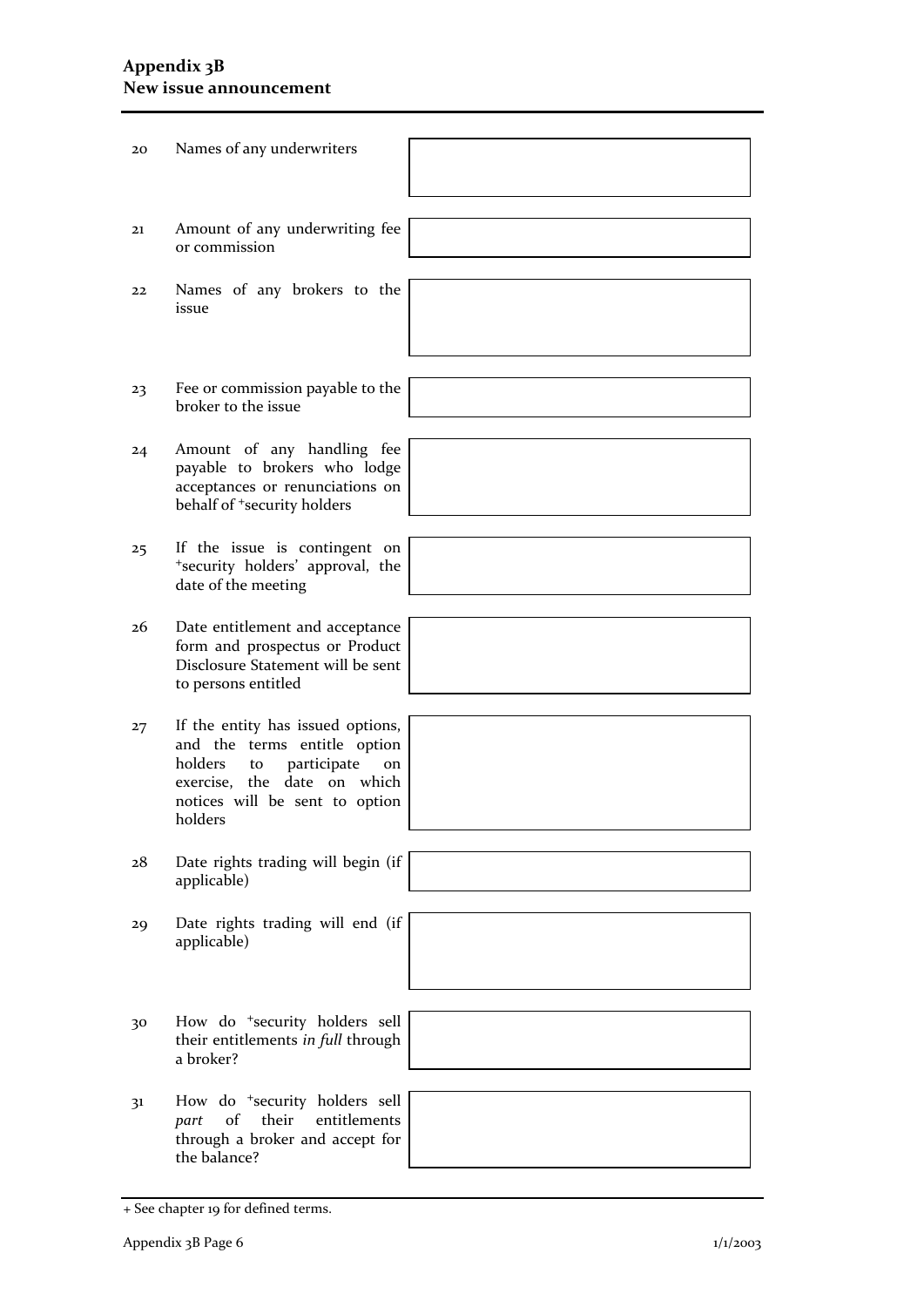<sup>+</sup> See chapter 19 for defined terms.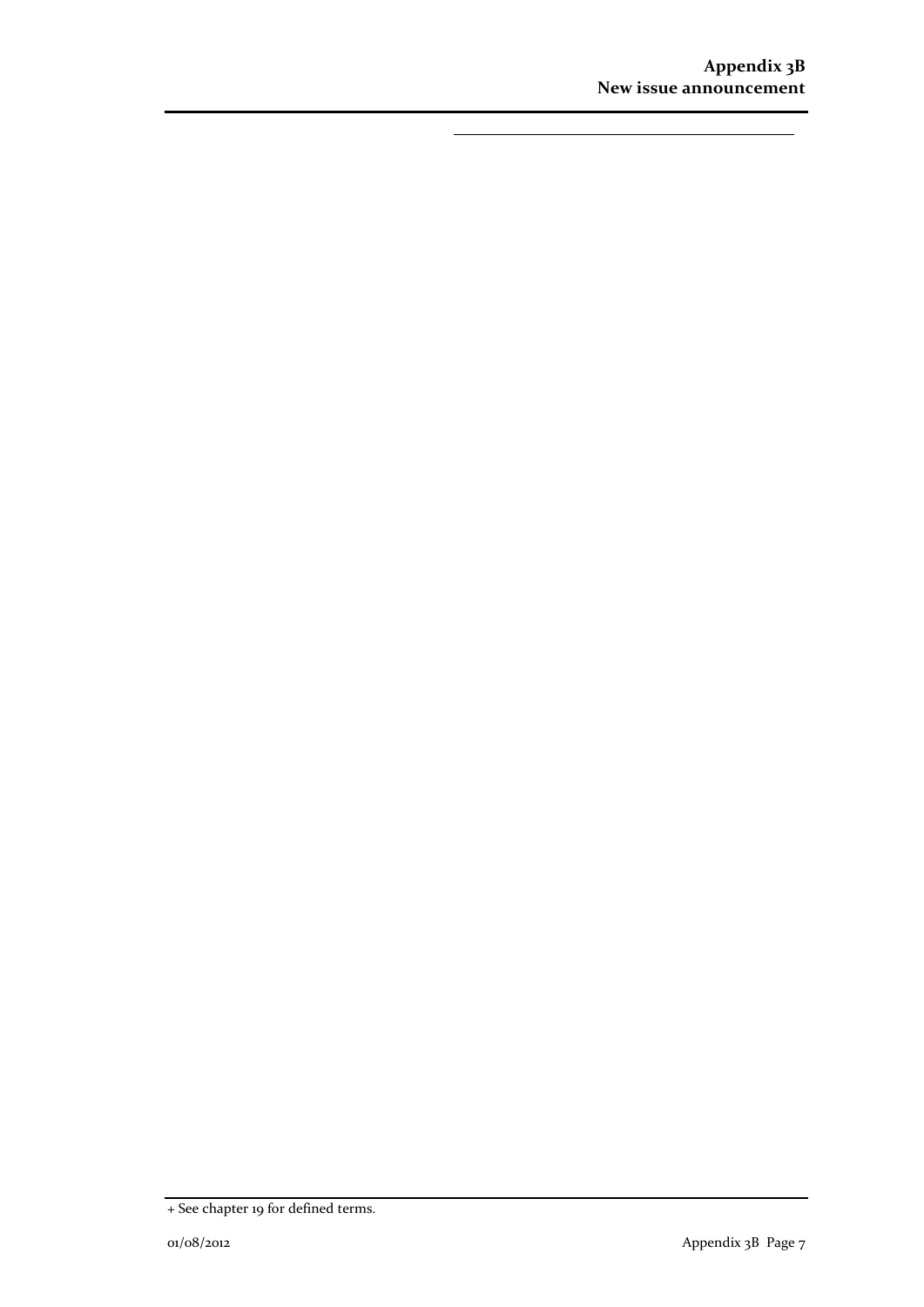- 32 How do <sup>+</sup>security holders dispose of their entitlements (except by sale through a broker)?
- 33 <sup>+</sup>Despatch date

## **Part 3 - Quotation of securities**

*You need only complete this section if you are applying for quotation of securities*

34 Type of securities (*tick one*) (a)  $\sqrt{\phantom{a}}$  Securities described in Part 1 (b) All other securities Example: restricted securities at the end of the escrowed period, partly paid securities that become fully paid, employee incentive share securities when restriction ends, securities issued on expiry or conversion of convertible

**Entities that have ticked box 34(a)**

securities

#### **Additional securities forming a new class of securities**

|           |  |  | Tick to indicate you are providing the information or |  |
|-----------|--|--|-------------------------------------------------------|--|
| documents |  |  |                                                       |  |

- 35 If the +securities are +equity securities, the names of the 20 largest holders of the additional <sup>+</sup>securities, and the number and percentage of additional <sup>+</sup>securities held by those holders
- 36 If the <sup>+</sup>securities are <sup>+</sup>equity securities, a distribution schedule of the additional <sup>+</sup>securities setting out the number of holders in the categories 1 - 1,000 1,001 - 5,000 5,001 - 10,000 10,001 - 100,000 100,001 and over

37 A copy of any trust deed for the additional +securities

<sup>+</sup> See chapter 19 for defined terms.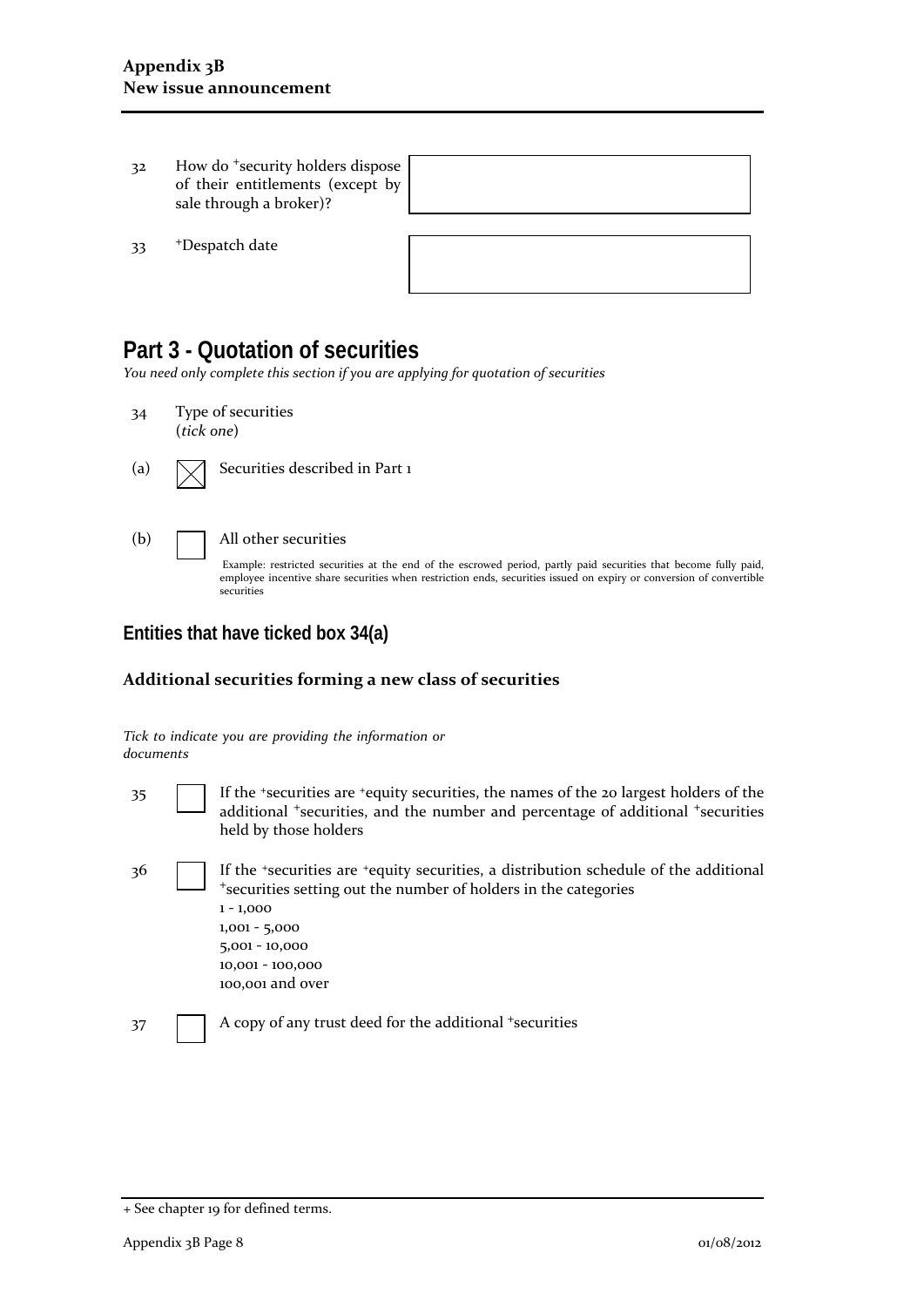## **Entities that have ticked box 34(b)**

38 Number of securities for which <sup>+</sup>quotation is sought 39 Class of <sup>+</sup>securities for which quotation is sought 40 Do the <sup>+</sup>securities rank equally in all respects from the date of allotment with an existing <sup>+</sup>class of quoted <sup>+</sup>securities? If the additional securities do not rank equally, please state: • the date from which they do • the extent to which they participate for the next dividend, (in the case of a trust, distribution) or interest payment • the extent to which they do not rank equally, other than in relation to the next dividend, distribution or interest payment 41 Reason for request for quotation now Example: In the case of restricted securities, end of restriction period (if issued upon conversion of another security, clearly identify that other security) Number | +Class 42 Number and <sup>+</sup>class of all <sup>+</sup>securities quoted on ASX (*including* the securities in clause

38)

<sup>+</sup> See chapter 19 for defined terms.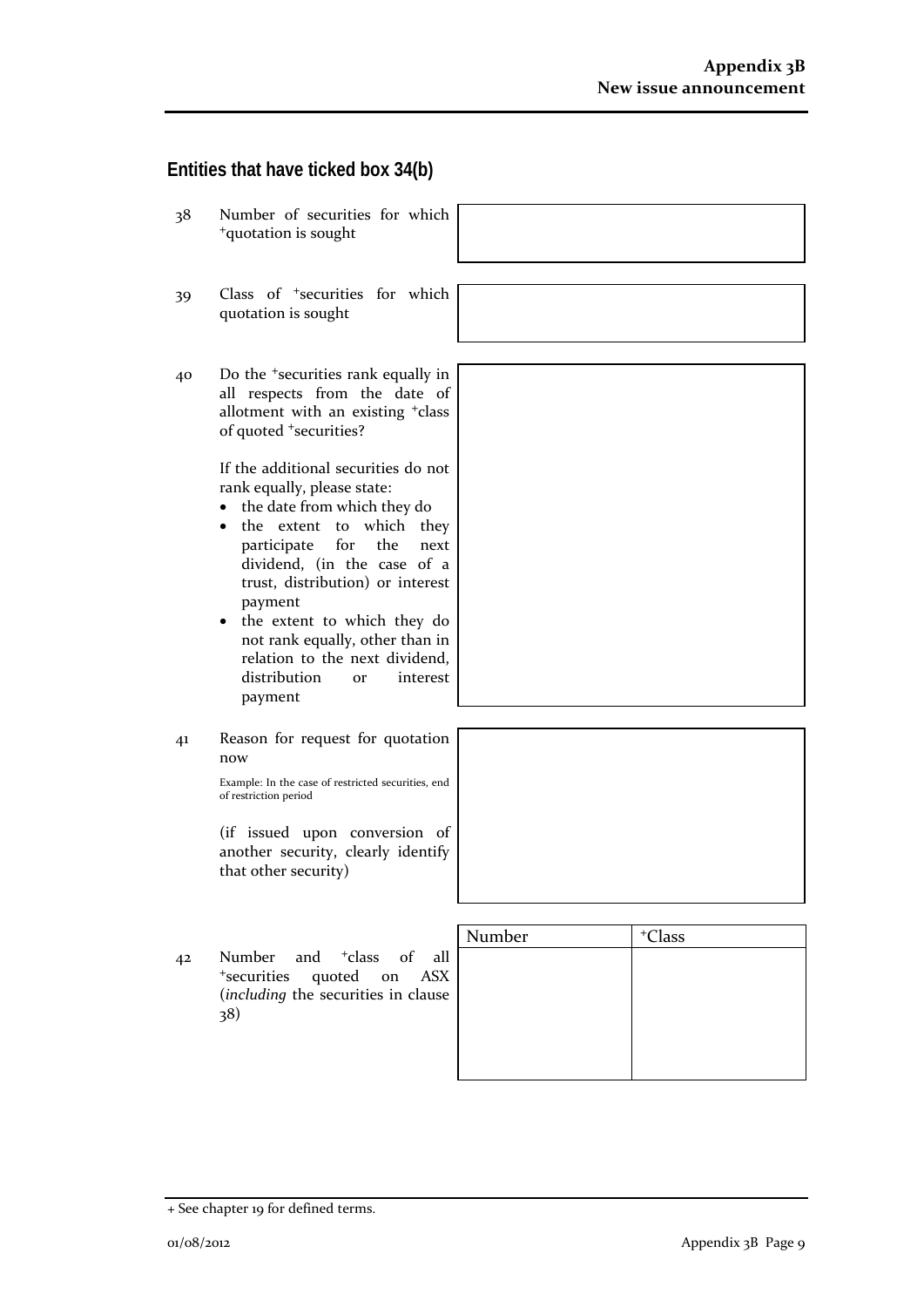#### **Quotation agreement**

- 1 <sup>+</sup>Quotation of our additional +securities is in ASX's absolute discretion. ASX may quote the +securities on any conditions it decides.
- 2 We warrant the following to ASX.
	- The issue of the <sup>+</sup>securities to be quoted complies with the law and is not for an illegal purpose.
	- There is no reason why those <sup>+</sup>securities should not be granted <sup>+</sup>quotation.
	- An offer of the <sup>+</sup>securities for sale within 12 months after their issue will not require disclosure under section  $707(3)$  or section  $1012C(6)$  of the Corporations Act.

Note: An entity may need to obtain appropriate warranties from subscribers for the securities in order to be able to give this warranty

- Section 724 or section 1016E of the Corporations Act does not apply to any applications received by us in relation to any +securities to be quoted and that no-one has any right to return any +securities to be quoted under sections 737, 738 or 1016F of the Corporations Act at the time that we request that the <sup>+</sup>securities be quoted.
- If we are a trust, we warrant that no person has the right to return the <sup>+</sup>securities to be quoted under section 1019B of the Corporations Act at the time that we request that the +securities be quoted.
- 3 We will indemnify ASX to the fullest extent permitted by law in respect of any claim, action or expense arising from or connected with any breach of the warranties in this agreement.
- 4 We give ASX the information and documents required by this form. If any information or document not available now, will give it to ASX before <sup>+</sup>quotation of the +securities begins. We acknowledge that ASX is relying on the information and documents. We warrant that they are (will be) true and complete.

Sign here: Date: 2 October 2013 (Director/Company secretary)

Print name: Scott Mison

 $=$   $=$   $=$   $=$   $=$   $=$ 

<sup>+</sup> See chapter 19 for defined terms.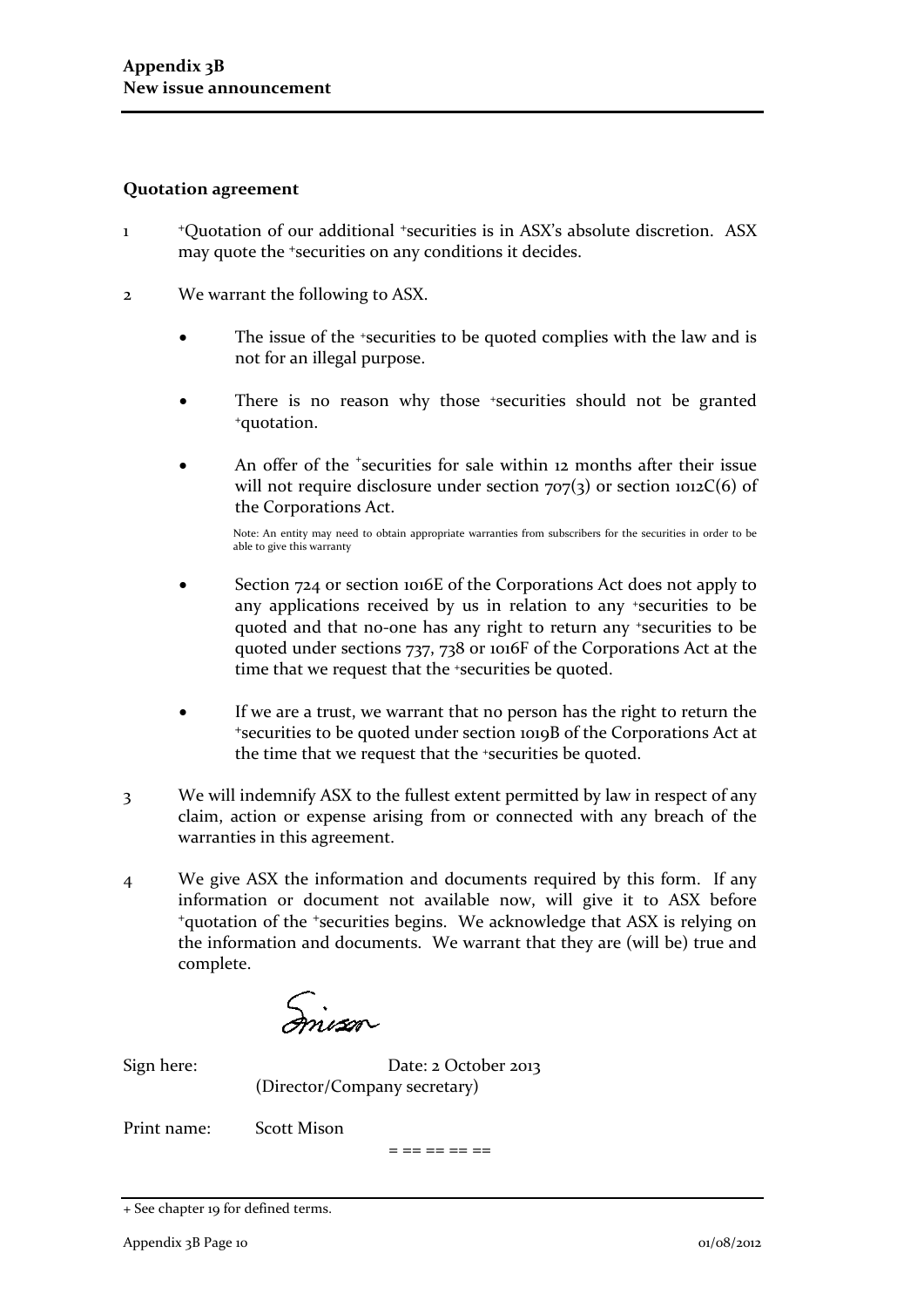# **Appendix 3B – Annexure 1**

# **Calculation of placement capacity under rule 7.1 and rule 7.1A for +eligible entities**

Introduced 01/08/12

# **Part 1**

| Rule 7.1 – Issues exceeding 15% of capital                                                                                                                                                                                                                                                                                      |             |  |
|---------------------------------------------------------------------------------------------------------------------------------------------------------------------------------------------------------------------------------------------------------------------------------------------------------------------------------|-------------|--|
| Step 1: Calculate "A", the base figure from which the placement<br>capacity is calculated                                                                                                                                                                                                                                       |             |  |
| <b>Insert</b> number of fully paid ordinary<br>securities on issue 12 months before date<br>of issue or agreement to issue                                                                                                                                                                                                      | 153,377,693 |  |
| Add the following:                                                                                                                                                                                                                                                                                                              |             |  |
| Number of fully paid ordinary securities<br>$\bullet$<br>issued in that 12 month period under an<br>exception in rule 7.2                                                                                                                                                                                                       | Nil         |  |
| Number of fully paid ordinary securities<br>issued in that 12 month period with<br>shareholder approval                                                                                                                                                                                                                         |             |  |
| Number of partly paid ordinary securities<br>$\bullet$<br>that became fully paid in that 12 month<br>period                                                                                                                                                                                                                     |             |  |
| Note:<br>Include only ordinary securities here -<br>other classes of equity securities cannot<br>be added<br>Include here (if applicable) the securities<br>the subject of the Appendix 3B to which<br>this form is annexed<br>It may be useful to set out issues of<br>securities on different dates as separate<br>line items |             |  |
| <b>Subtract</b> the number of fully paid ordinary<br>securities cancelled during that 12 month<br>period                                                                                                                                                                                                                        | Nil         |  |
| "A"                                                                                                                                                                                                                                                                                                                             | 153,377,693 |  |

<sup>+</sup> See chapter 19 for defined terms.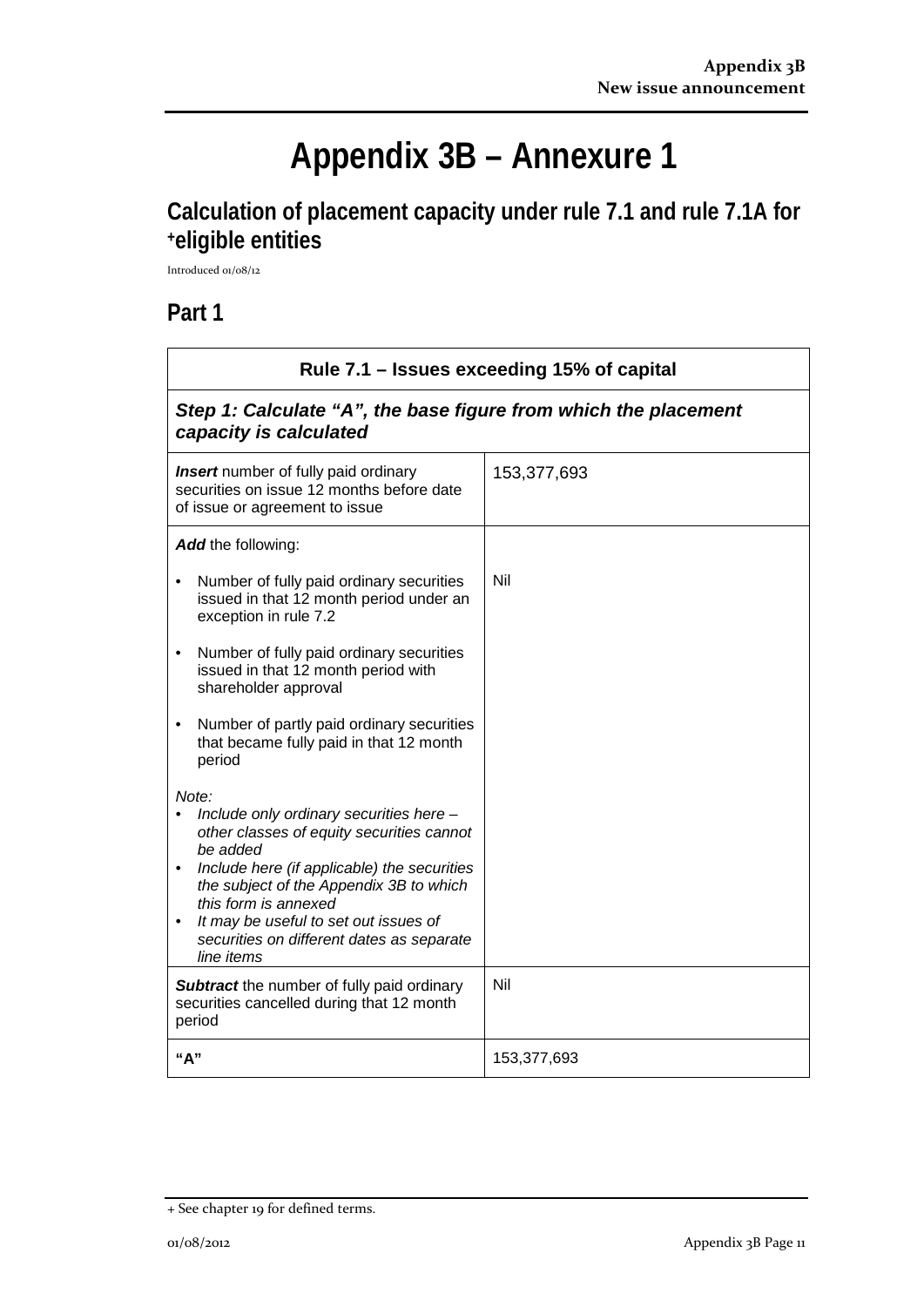| Step 2: Calculate 15% of "A"                                                                                                                                                                                                                                                                                                                     |                                                                    |  |  |
|--------------------------------------------------------------------------------------------------------------------------------------------------------------------------------------------------------------------------------------------------------------------------------------------------------------------------------------------------|--------------------------------------------------------------------|--|--|
| "B"                                                                                                                                                                                                                                                                                                                                              | 0.15                                                               |  |  |
|                                                                                                                                                                                                                                                                                                                                                  | [Note: this value cannot be changed]                               |  |  |
| Multiply "A" by 0.15                                                                                                                                                                                                                                                                                                                             | 23,006,653                                                         |  |  |
| Step 3: Calculate "C", the amount of placement capacity under rule<br>7.1 that has already been used                                                                                                                                                                                                                                             |                                                                    |  |  |
| <b>Insert</b> number of equity securities issued or<br>agreed to be issued in that 12 month period<br>not counting those issued:                                                                                                                                                                                                                 | 7,200,000 - Issued 18 June 2013                                    |  |  |
| Under an exception in rule 7.2                                                                                                                                                                                                                                                                                                                   | 5,200,000 - Convertible Notes                                      |  |  |
| Under rule 7.1A                                                                                                                                                                                                                                                                                                                                  |                                                                    |  |  |
| With security holder approval under rule<br>7.1 or rule 7.4                                                                                                                                                                                                                                                                                      |                                                                    |  |  |
| Note:<br>This applies to equity securities, unless<br>specifically excluded - not just ordinary<br>securities<br>Include here (if applicable) the<br>securities the subject of the Appendix<br>3B to which this form is annexed<br>It may be useful to set out issues of<br>$\bullet$<br>securities on different dates as separate<br>line items |                                                                    |  |  |
| "C"                                                                                                                                                                                                                                                                                                                                              | 12,400,000                                                         |  |  |
| Step 4: Subtract "C" from ["A" x "B"] to calculate remaining<br>placement capacity under rule 7.1                                                                                                                                                                                                                                                |                                                                    |  |  |
| "A" x 0.15                                                                                                                                                                                                                                                                                                                                       |                                                                    |  |  |
| Note: number must be same as shown in<br>Step <sub>2</sub>                                                                                                                                                                                                                                                                                       | 23,006,653                                                         |  |  |
| Subtract "C"                                                                                                                                                                                                                                                                                                                                     | 12,400,000                                                         |  |  |
| Note: number must be same as shown in<br>Step 3                                                                                                                                                                                                                                                                                                  |                                                                    |  |  |
| <b>Total</b> ["A" $\times$ 0.15] – "C"                                                                                                                                                                                                                                                                                                           | 10,606,653                                                         |  |  |
|                                                                                                                                                                                                                                                                                                                                                  | [Note: this is the remaining placement<br>capacity under rule 7.1] |  |  |

<sup>+</sup> See chapter 19 for defined terms.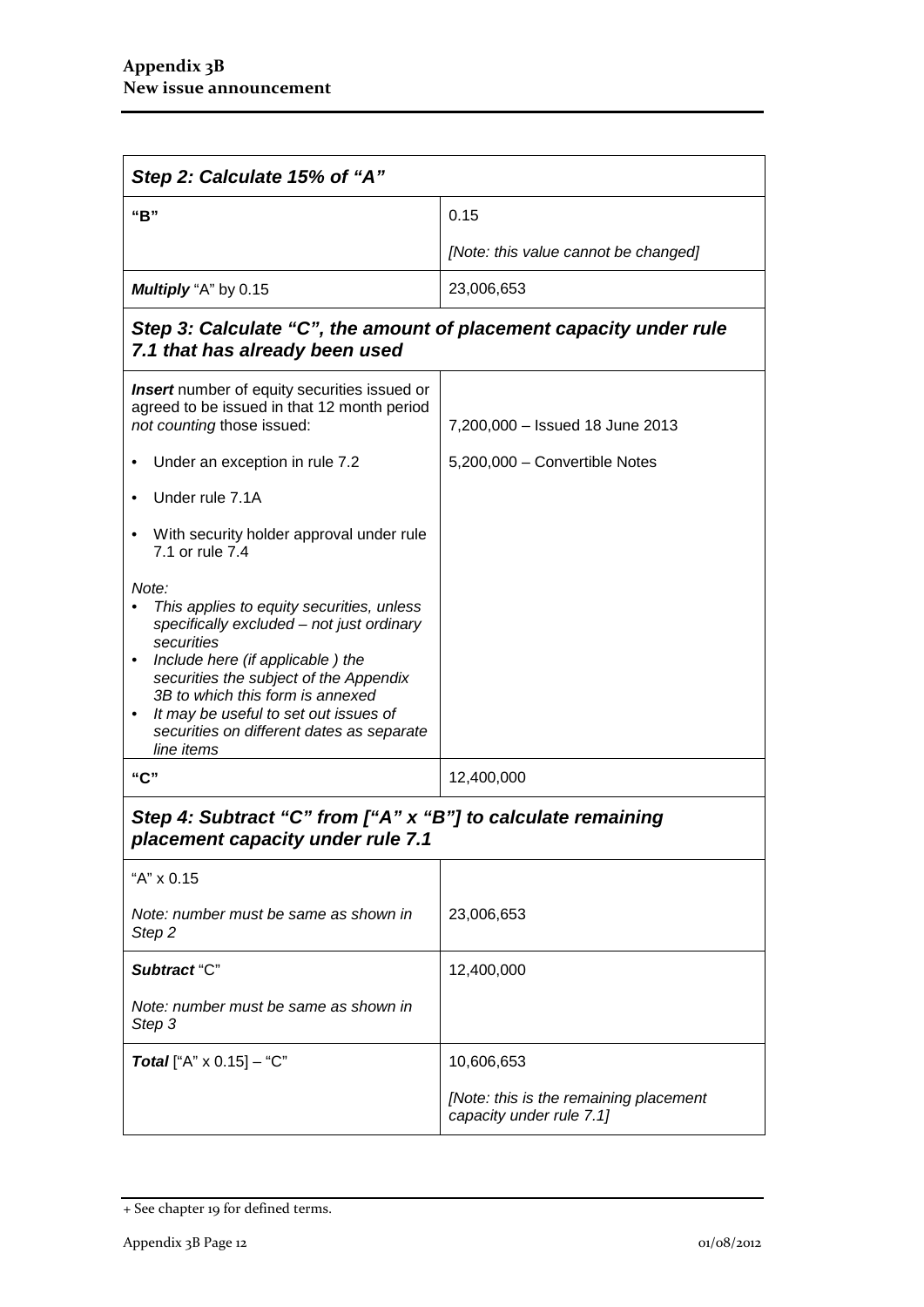# **Part 2**

| Rule 7.1A – Additional placement capacity for eligible entities                                                                                                                                                                                                                                                                                                                                                                                                                                                             |                                    |  |  |
|-----------------------------------------------------------------------------------------------------------------------------------------------------------------------------------------------------------------------------------------------------------------------------------------------------------------------------------------------------------------------------------------------------------------------------------------------------------------------------------------------------------------------------|------------------------------------|--|--|
| Step 1: Calculate "A", the base figure from which the placement<br>capacity is calculated                                                                                                                                                                                                                                                                                                                                                                                                                                   |                                    |  |  |
| "A"                                                                                                                                                                                                                                                                                                                                                                                                                                                                                                                         | 153,377,693                        |  |  |
| Note: number must be same as shown in<br>Step 1 of Part 1                                                                                                                                                                                                                                                                                                                                                                                                                                                                   |                                    |  |  |
| Step 2: Calculate 10% of "A"                                                                                                                                                                                                                                                                                                                                                                                                                                                                                                |                                    |  |  |
| "D"                                                                                                                                                                                                                                                                                                                                                                                                                                                                                                                         | 0.10                               |  |  |
|                                                                                                                                                                                                                                                                                                                                                                                                                                                                                                                             | Note: this value cannot be changed |  |  |
| Multiply "A" by 0.10                                                                                                                                                                                                                                                                                                                                                                                                                                                                                                        | 15,337,769                         |  |  |
| Step 3: Calculate "E", the amount of placement capacity under rule<br>7.1A that has already been used                                                                                                                                                                                                                                                                                                                                                                                                                       |                                    |  |  |
| <b>Insert</b> number of equity securities issued or<br>agreed to be issued in that 12 month period<br>under rule 7.1A                                                                                                                                                                                                                                                                                                                                                                                                       | Nil                                |  |  |
| Notes:<br>This applies to equity securities $-$ not<br>just ordinary securities<br>Include here $-$ if applicable $-$ the<br>$\bullet$<br>securities the subject of the Appendix<br>3B to which this form is annexed<br>Do not include equity securities issued<br>$\bullet$<br>under rule 7.1 (they must be dealt with<br>in Part 1), or for which specific security<br>holder approval has been obtained<br>It may be useful to set out issues of<br>$\bullet$<br>securities on different dates as separate<br>line items |                                    |  |  |
| "F"                                                                                                                                                                                                                                                                                                                                                                                                                                                                                                                         | Nil                                |  |  |

<sup>+</sup> See chapter 19 for defined terms.